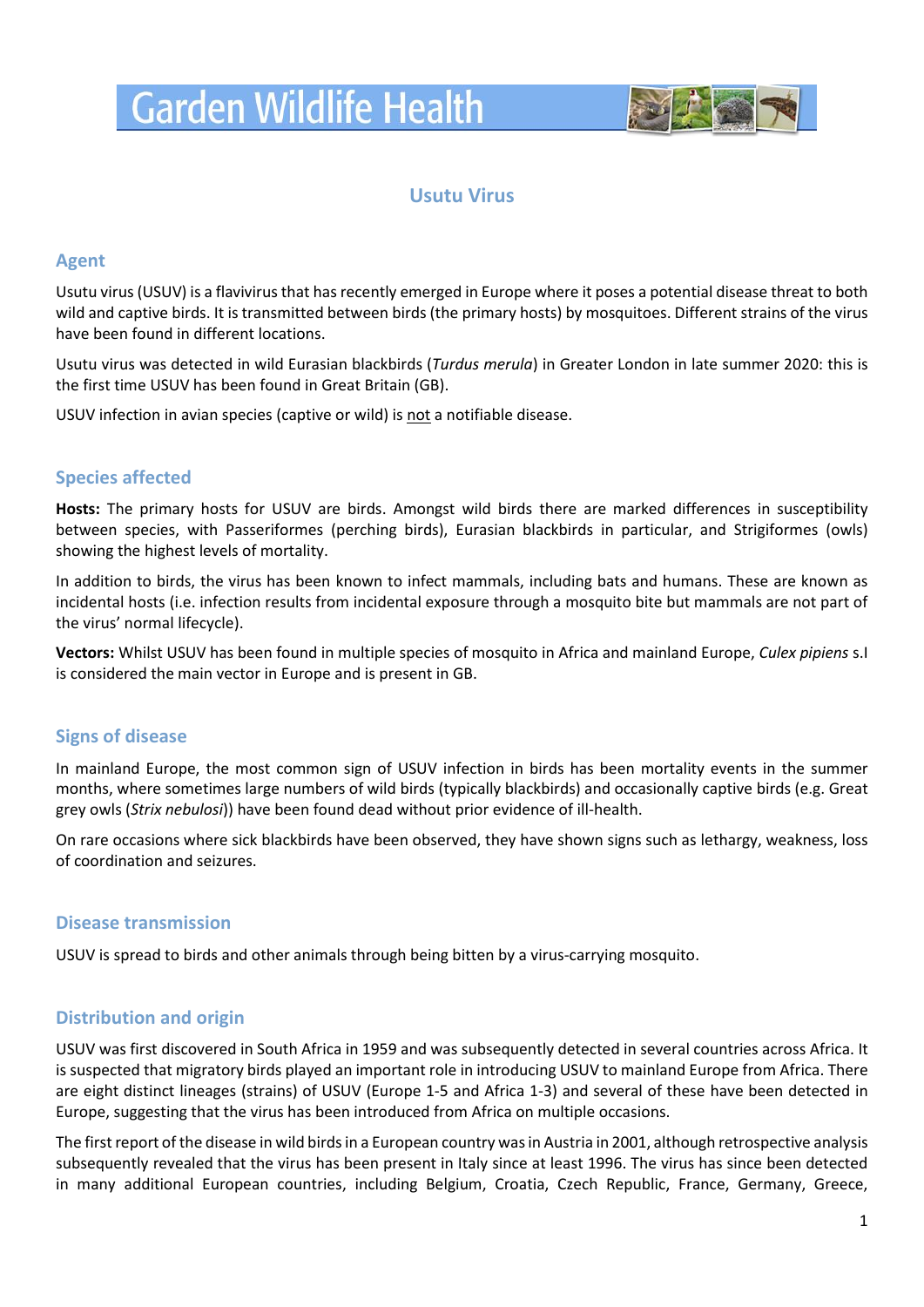Hungary, the Netherlands, Serbia, Spain, Sweden and Switzerland. The precise mechanism for virus spread throughout mainland Europe is unknown but it is likely that mosquitoes and migratory birds have played a role in disseminating USUV between countries.

Since its initial detection, USUV appears to have become established (endemic) in some parts of mainland Europe and has been linked to avian mass mortality events, for example in Austria, Germany and the Netherlands, sometimes associated with blackbird population declines. In some areas it is believed that avian populations may be developing immunity to the virus.

A study conducted in GB from 2005-2011 found that all wild birds tested were negative for USUV. Screening of wild bird tissues for flaviviruses has been conducted each subsequent year in GB with samples testing negative until the first detection of USUV in blackbirds in late summer 2020. Since USUV has been detected in multiple countries in mainland Europe, this incursion of USUV into GB was considered highly likely to occur, most probably as a result of the movement of mosquitoes or migratory birds.

At present USUV has not been detected in Asia, the Americas or the Australian continent.

### **Risk to human health**

A small number of cases of human infection with USUV, usually neurological disease, have so far been reported in mainland Europe. The virus is presumed to have been transmitted to humans via the bite of an infected mosquito. Current evidence suggests that most USUV infections in humans are asymptomatic (i.e. do not cause disease) and the risk to human health is considered low.

The Human Animal Infections & Risk Surveillance group (HAIRS) has concluded the risk to public health is low. The full risk assessment is available at [https://www.gov.uk/government/collections/human-animal-infections-and-risk](https://www.gov.uk/government/collections/human-animal-infections-and-risk-surveillance-group-hairs#risk-assessments)[surveillance-group-hairs#risk-assessments.](https://www.gov.uk/government/collections/human-animal-infections-and-risk-surveillance-group-hairs#risk-assessments) According to the Food Standards Agency there is no evidence from Europe that poultry present any risk to public health through the consumption of poultry products.

Standard hygiene precautions, such as not directly handling sick or dead wild birds are recommended as routine. For instance, use disposable gloves or pick a carcass up through an inverted plastic bag if handling is required.

### **Risk to domestic animal health**

USUV is known to cause disease in captive birds, such as those in zoological collections, with Passeriformes (perching birds) and Strigiformes (owls) most susceptible, however a range of species can be affected.

Whilst it has been shown that it is possible to infect domestic chickens under certain experimental conditions, successful onward transmission was not seen; and in those infected, USUV did not cause significant disease in poultry. Exposure to USUV can lead to seroconversion (i.e. antibody production) and in some European countries, poultry are used as a sentinel species for flavivirus infections. Scanning surveillance for new disease threats in poultry and all other farmed species is a year-round activity that the Animal & Plant Health Agency (APHA) undertakes through its network of Veterinary Investigation Centres and associated facilities. The presence of USUV in GB wild birds is not thought to present a risk to GB poultry.

Studies in mainland Europe have detected USUV antibodies in low percentages of sampled horses, dogs, deer and wild boar. USUV has been detected using molecular methods in common pipistrelle (*Pipistrellus pipistrellus*) bats in Germany and Belgium has it has been isolated from rodents in Senegal. These findings suggest that these mammal species are susceptible to infection, however there is currently no evidence of clinical disease caused by USUV in these species.

### **Diagnosis**

Diagnosis cannot be made based on clinical signs (symptoms) of ill health in birds. Post-mortem examination and specialist laboratory testing are required to confirm the presence of the virus.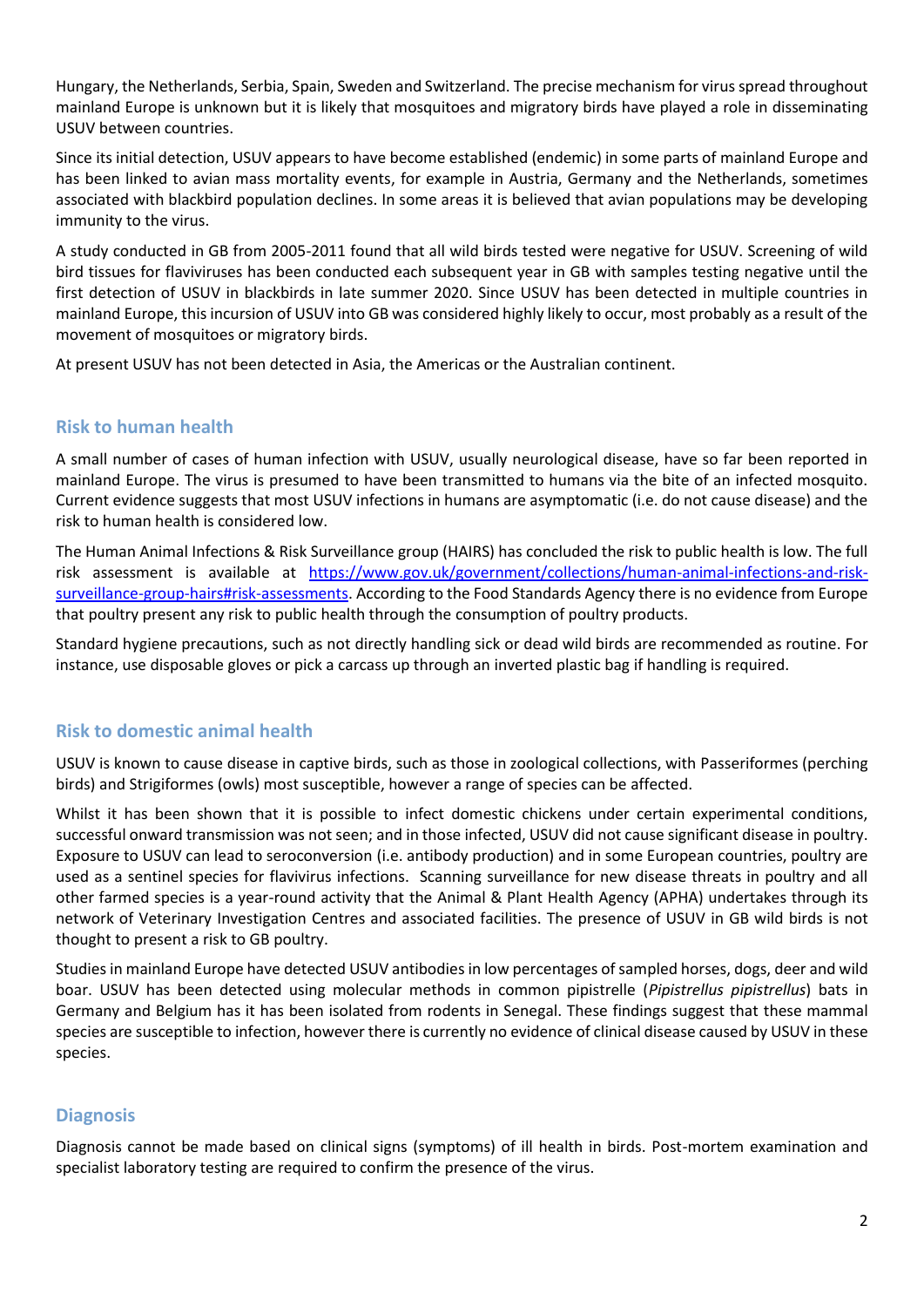If you wish to report finding a dead garden bird, or signs of disease in garden birds, please visit [www.gardenwildlifehealth.org.](http://www.gardenwildlifehealth.org/) Alternatively, if you have further queries or have no internet access, please call the **Garden Wildlife Health** vets on **0207 449 6685**.

Further practical guidance is available in our FAQ sectio[n https://www.gardenwildlifehealth.org/what-if/](https://www.gardenwildlifehealth.org/what-if/)

In Great Britain, samples from wild birds submitted to the GWH project for examination during the season when mosquitoes are most active, April - November, are tested for flaviviruses (including USUV) by the APHA.

#### **Prevention and control**

At present, no vaccine is available for the prevention of USUV in birds or mammals.

The risk of people contracting USUV infection could be reduced by preventing exposure to mosquitoes (e.g. use of repellent, long sleeves, avoiding being outside at dusk and dawn when mosquito vectors are most active).

There are options for management of mosquitoes if particular species cause nuisance biting and pose a vector risk to humans. Management advice of aquatic habitats for *Culex pipiens* s.l. and *Culiseta annulata* control around the home and in urban areas can be found here:

[https://assets.publishing.service.gov.uk/government/uploads/system/uploads/attachment\\_data/file/577340/Mosq](https://assets.publishing.service.gov.uk/government/uploads/system/uploads/attachment_data/file/577340/Mosquito_control_factsheet.pdf) [uito\\_control\\_factsheet.pdf](https://assets.publishing.service.gov.uk/government/uploads/system/uploads/attachment_data/file/577340/Mosquito_control_factsheet.pdf)

#### **Scientific publications**

Clé M, Beck C, Salinas S, Lecollinet S, Gutierrez S, Van de Perre P, Baldet T, Foulongne V, Simonin Y (2019) Usutu virus: A new threat? *Epidemiology and Infection* **147**. [doi.org/10.1017/S0950268819001213](https://doi.org/10.1017/S0950268819001213)

Benzarti E, Sarlet M, Franssen M, Cadar D, Schimdt-Chansit J, Rivas J, Linden A, Desmecht D, Garigliany M (2019). Usutu virus epizootic in Belgium in 2017 and 2018: evidence of virus endemization and ongoing introduction events. *Vector-Borne and Zoonotic Diseases* **20**:1. <https://doi.org/10.1089/vbz.2019.2469>

Rijks JM, Kik ML, Slaterus R, Foppen RPB, Stroo A, IJzer J, Stahl J, Gröne A, Koopmans MGP, van der Jeugd HP, Reusken CBEM (2016) Widespread Usutu virus outbreak in birds in the Netherlands, 2016. *Eurosurveillance* **21**(45). [doi.org/10.2807/1560-7917.ES.2016.21.45.30391](https://dx.doi.org/10.2807%2F1560-7917.ES.2016.21.45.30391)

Cadar D (2014) Usutu Virus in Bats, Germany, 2013. *Emerging Infectious Disease* **20**(10):1771-1773. [doi.org/10.3201/eid2010.140909](https://pubmed.ncbi.nlm.nih.gov/25271769/)

Horton DL, Lawson B, Egbetade A, Jeffries C, Johnson N, Cunningham AA, Fooks AR (2013) Targeted surveillance for Usutu virus in British birds (2005-2011). *Veterinary Record*, **172**(1):17. [doi.org.uk/10.1017/S095026881200177X](https://veterinaryrecord.bmj.com/content/172/1/17.2)

Weissenbock H, Kolodziejek J, Url A, Lussy H, Rebel-Bauder B, Nowotny N (2002). Emergence of Usutu virus, an African mosquito-borne flavivirus of the Japanese encephalitis group, central Europe. *Emerging Infectious Diseases* **8**:652-656. [doi.org:10.3201/eid0807.020094](https://wwwnc.cdc.gov/eid/article/8/7/02-0094_article)

### **Acknowledgements**

Funding for the GWH project comes in part from Defra, the Welsh Government and the Animal and Plant Health Agency (APHA) Diseases of Wildlife Scheme (DoWS) [http://ahvla.defra.gov.uk/vet-](http://ahvla.defra.gov.uk/vet-gateway/surveillance/seg/wildlife.htm)